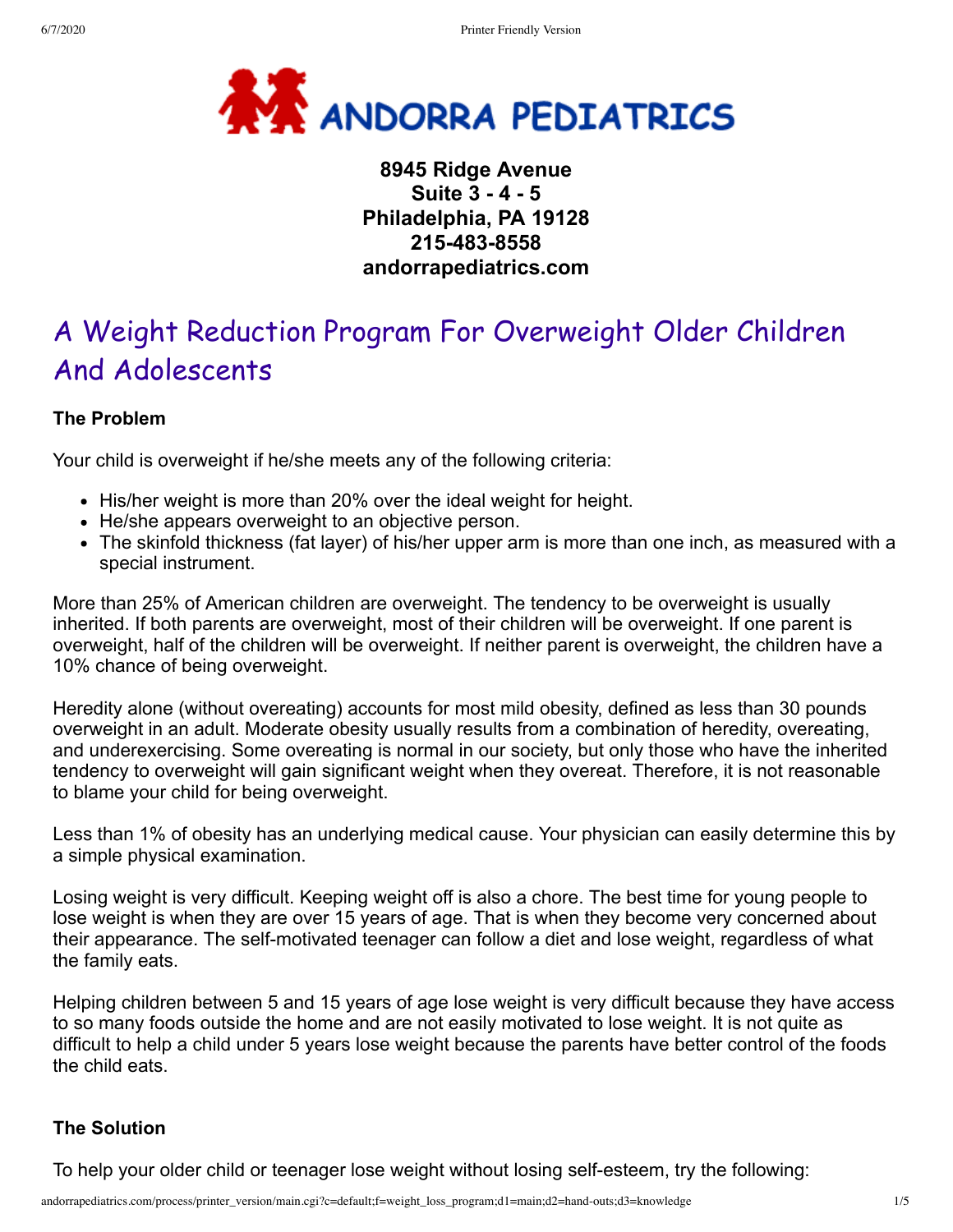#### **Protect your child's self-esteem**

Self-esteem is more important than an ideal body weight. If your child is overweight, he/she is probably already disappointed in himself/herself. They need their family to support them and accept them as they are. Parents who become overly concerned about their child's weight can reduce or destroy self-esteem. Avoid these pitfalls:

- Don't tell your child he/she is fat. Don't discuss his/her weight unless he/she brings it up.
- Never try to put your child on a strict diet. Diets are unpleasant and should be selfimposed.
- Never deprive your child of food if he/she says he/she is hungry. Withholding food eventually leads to overeating.
- Don't nag your child about his/her weight or eating habits.

#### **Help your child develop readiness and motivation to lose weight**

Teenagers can increase their motivation by joining a weight-loss club such as TOPS (Take Off Pounds Sensibly) or Weight Watchers. Sometimes schools have classes to help children lose weight. A child's motivation can often be improved if diet and exercise programs are undertaken by the entire family. A cooperative parent-child weight-loss program with individual goals for each family member is usually more helpful than a competitive program focused on who can lose weight faster.

#### **Set weight-loss goals**

Help your child pick a realistic target weight, depending on his/her bone structure and degree of obesity. The loss of one pound a week is an attainable goal, but your child will have to work quite hard to maintain this rate for several weeks. Have your child weigh himself/herself no more than once a week; daily weighings generate too much false hope or disappointment. Keeping a weekly record may provide added motivation. When losing weight becomes a strain, have your child take a few weeks off from the weight-loss program. During this time, try to help him/her stay at a constant weight through exercise and moderation in eating.

Once your child has reached the target weight, the long-range goal is to stay within five pounds of that weight. Maintaining a particular weight is possible only through permanent moderation in eating and a reasonable exercise program. Your child will probably always tend to gain weight easily, and it is important that he understand this.

#### **Help your child consume fewer calories**

Your child should eat three well-balanced meals a day of average-sized portions. There are no forbidden foods; your child can have a serving of anything family or friends are eating. There are forbidden portions, however. While your child is reducing, he/she must leave the table a bit hungry. He/she cannot lose weight if he/she eats until full.

Encourage average portions, and discourage seconds. Shortcuts such as fasting, crash diets, or diet pills rarely work and may be dangerous. Liquid diet preparations are only safe if used according to directions (consult a dietitian if you have any questions).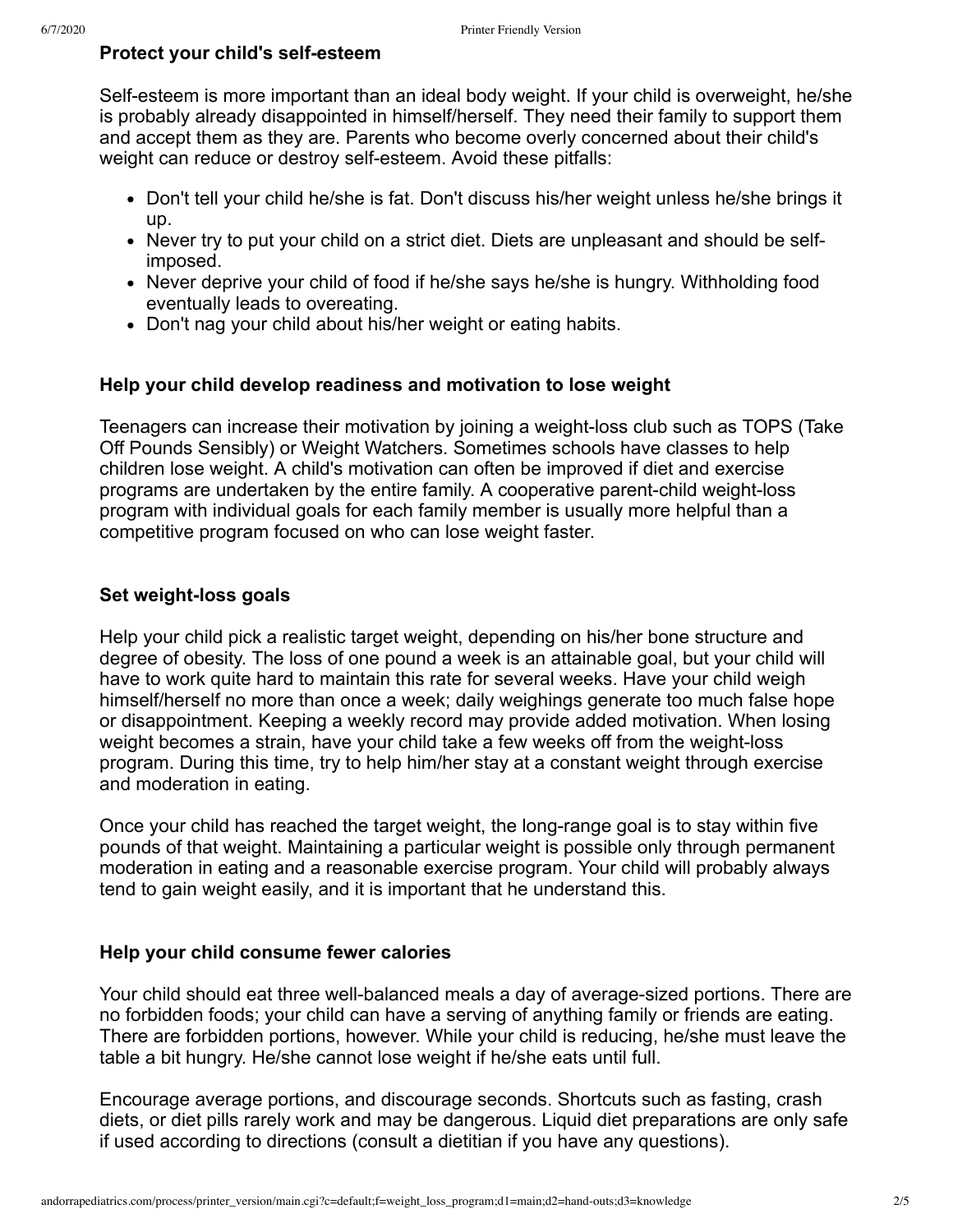Calorie counting is helpful for some people, but it is usually too time-consuming. Instead, consider some general guidelines on what to eat and drink:

1. Fluids: Because milk has lots of calories, your child should drink no more than 16 ounces of skim, 1%, or 2% milk each day. He/she can also drink up to eight ounces of fruit juice and fruit drinks a day; they have about 15 calories per ounce, similar to the calories in 2% milk. All other drinks should be either water or diet drinks. Encourage your child to drink six glasses of water each day.

2. Meals: Serve fewer fatty foods (eggs, bacon, sausage, butter). Fat has twice as many calories as the same amount of protein and carbohydrate. Trim the fat off meats. Serve more baked, broiled, boiled, or steamed foods and fewer fried foods. Serve more fruits, vegetables, salads, and grains.

3. Desserts: Encourage smaller-than-average portions of dessert. Do not serve seconds. Encourage more Jello and fresh fruits after meals; avoid serving rich desserts.

4. Snacks: Serve only low-calorie foods such as raw vegetables (carrot sticks, celery sticks, pickles), fresh fruits (apples, oranges, cantaloupe), popcorn, or diet soft drinks. Limit snacks to two a day.

5. Vitamins: Give your child one multivitamin with iron tablet daily during the weight-loss program.

## **Help your child develop good eating habits**

To counteract the tendency to gain weight, your youngster must be taught good eating habits that will last a lifetime. You can help your child keep off unwanted pounds by doing the following:

- Discourage skipping any of the three basic meals.
- Encourage your child to drink a glass of water before meals.
- Serve smaller portions.
- Suggest that your child chew food slowly.
- Offer seconds only if your child has waited for ten minutes after finishing the first serving.
- Don't buy high-calorie snack foods such as potato chips, candy, or non-diet soda.
- Do buy diet soft drinks and fresh fruits and vegetables.
- Leave only low-calorie snacks, such as fruit, out on the counter. Put away the cookie jar.
- Store food only in the kitchen. Keep it out of other rooms.
- Discourage your child from continual snacking ("grazing") throughout the day.
- Allow eating in your home only at the kitchen or dining room table. Discourage your child from eating while watching TV, studying, riding in a car, or shopping. Once eating becomes associated with these activities, the body learns to expect it.
- Discourage eating alone.
- Encourage your child to reward himself/herself for hard work or studying with a movie, TV, music, or a book rather than food.

#### **Encourage your child to increase calorie expenditure through exercise**

Daily exercise can increase the rate of weight loss and promote a sense of physical well-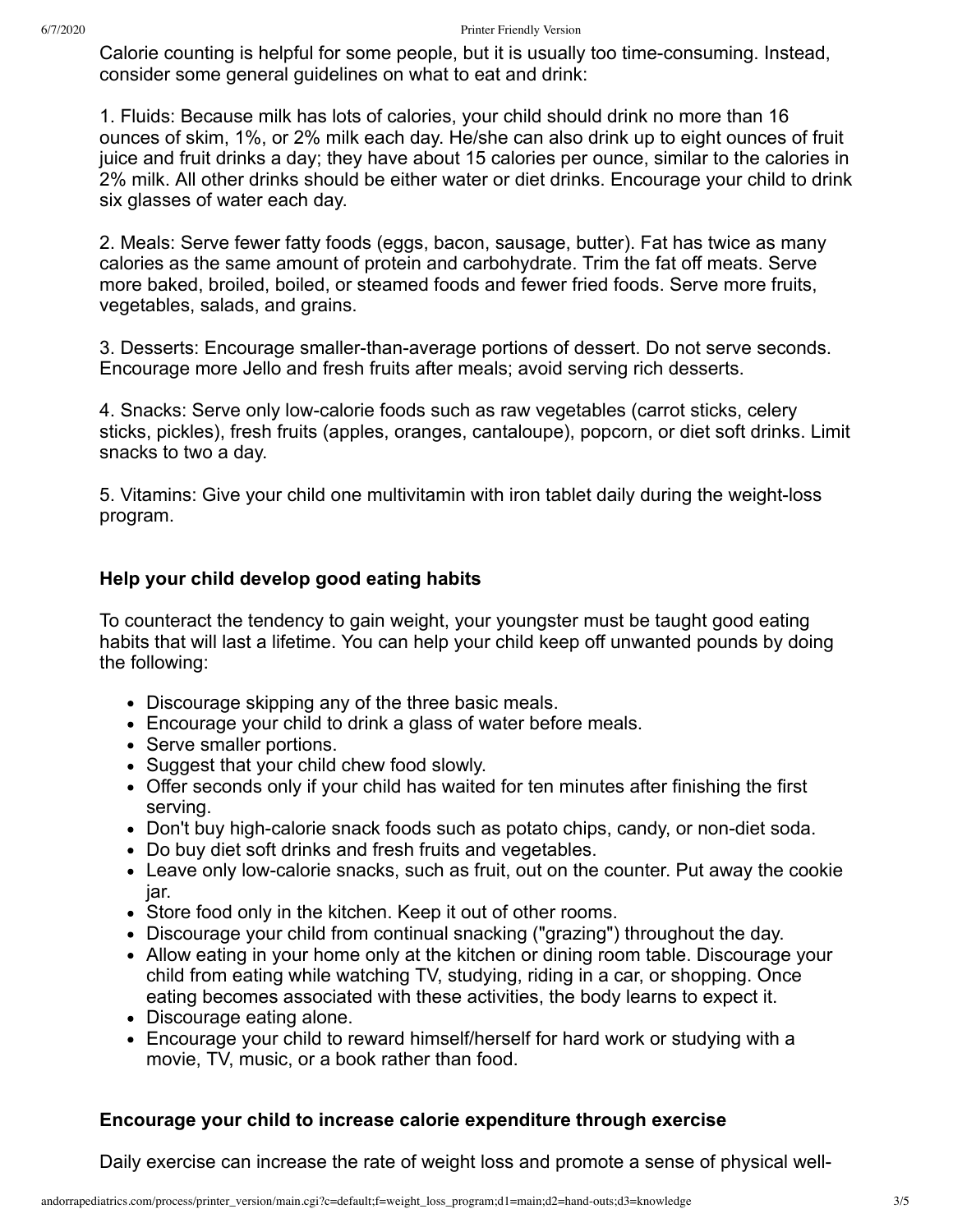being. The combination of diet and exercise is the most effective way to lose weight. Encourage your child to try the following forms of exercise:

- Walking or bicycling instead of riding in a car whenever it's feasible.
- Using stairs instead of elevators.
- Learning new sports. Swimming and jogging are the sports that burn the most calories. Your child's school may have an aerobics class.
- Taking the dog for a long walk.
- Spending 30 minutes a day exercising or dancing to records or music on TV.
- Using an exercise bike or Hula Hoop while watching TV (Limit time spent sitting in front of the TV set to two hours or less each day.)

## **Encourage your child to keep his/her mind off food by participating in social activities**

The more outside activities your child participates in, the easier it will be for him/her to lose weight. Spare time fosters nibbling. Most snacking occurs between 3 p.m. and 6 p.m. Help your child fill time after school with activities such as music, drama, sports, or scouts. A part-time job after school may help too. If nothing else, encourage your child to call or visit friends. An active social life almost always leads to weight reduction.

# **Ways to Trim Fat**

- Blot the grease on the top of pizza with a napkin. You'll eliminate at least a teaspoon-or 4.5 grams-of fat per slice.
- Make sandwiches with an thin sliced bread (40 cal/slice) and use reduced fat meat and cheese.
- Leave the last half-inch of take-out Chinese food, and fatty sauce, in the container. By eating only the top of the tub, you get a light taste of the sauce and all the crisp vegetables, and you leave the fat behind.
- Dip your chicken nuggets or chicken wings in barbecue or sweet and-sour sauces. Avoid creamy dip at all costs-Burger King's ranch sauce, for example, adds 17 grams of fat.
- Use 1 cup of egg substitute or two egg whites in place of an egg in any recipe.
- At McDonald's, order two small regular hamburgers instead of one quarter-pound cheeseburger. They're just as filling, and you'll save 10 grams of fat.
- Prepare packaged macaroni-and-cheese or scalloped potatoes by cutting the added butter or margarine by half, or skipping it entirely. You'll hardly notice the difference.
- Wipe half of the special sauce off your fast-food sandwich. You'll cut up to 6.5 grams of fat and still enjoy the creamy taste.
- Make mashed potatoes with buttermilk (2 fat grams per cup) instead of butter and whole milk, or use skim milk and butter buds. You'll taste the butter flavor without the fat.
- Saute meat or vegetables in water, chicken broth, fruit juice or Worcestershire sauce instead of oil.
- Use small-curd low-fat cottage cheese instead of high-fat ricotta in lasagna, manicotti and other Italian dishes.
- Mix one-fourth to one-third of the margarine, butter or oil in most recipes. It won't affect the flavor of the food.
- Use a nonstick vegetable cooking spray for frying. A two-second squirt of Pam aerosol, enough to stir-fry chicken and vegetables, is just nine calories.
- Slim down tuna- or chicken-salad sandwiches by replacing the mayonnaise with plain nonfat yogurt.
- When ordering a side for eggs, remember that ham is leaner than bacon, which in turn is leaner than sausage.